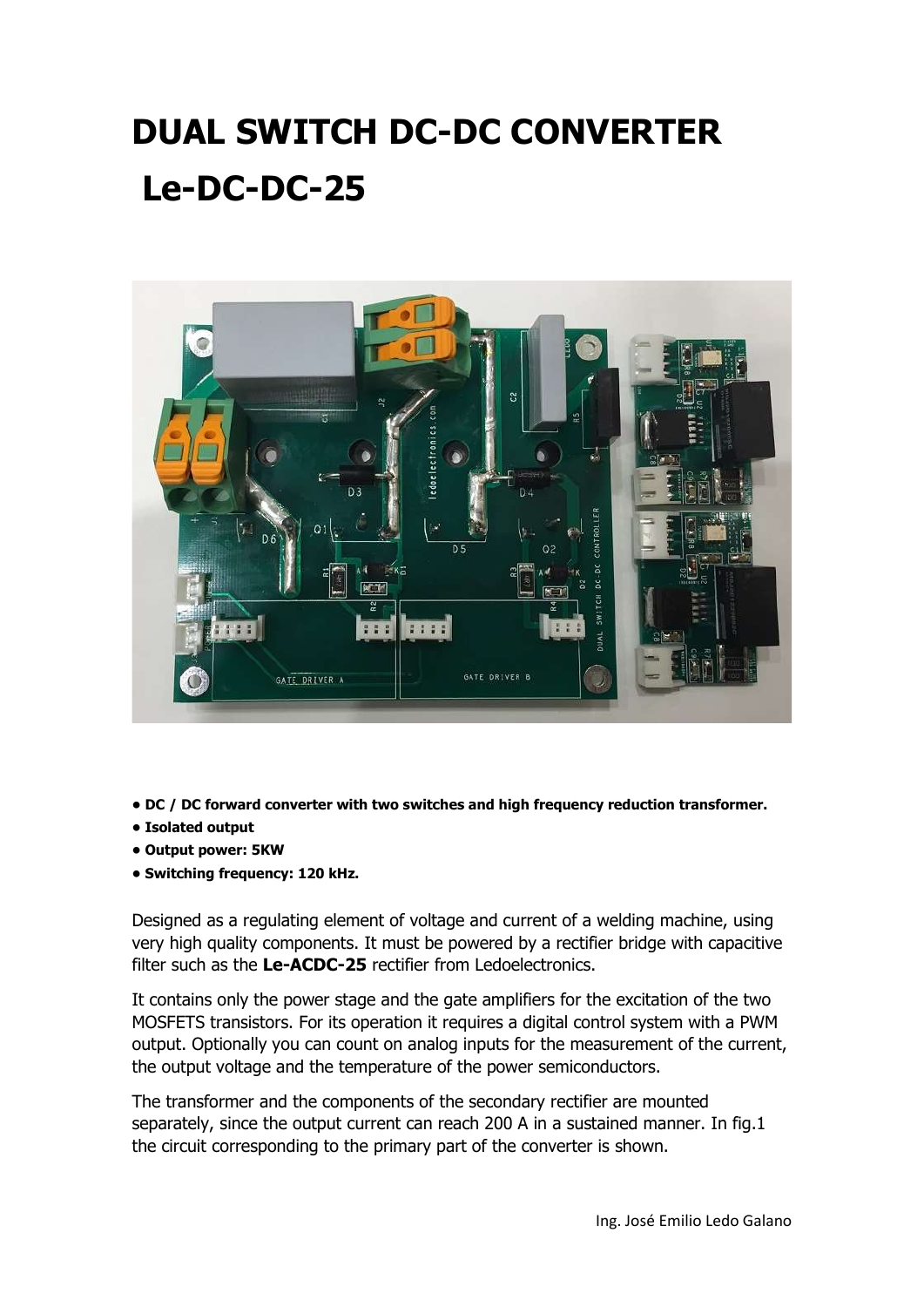

Fig.1. Primary part of the converter.

During the pulse time, the current flows through the transistors Q1, Q2 and the primary winding of the transformer, and at the same time the transfer of energy to the rectifier located in the secondary winding occurs at the output of the converter.



Fig.2. Ledoelectronics Le-O1D20-09 non-inverting gate amplifier electric circuit diagram.

During the pause time, when the transistors are turned off, the energy stored in the transformer is returned to the power supply through diodes D5 and D6, which are fast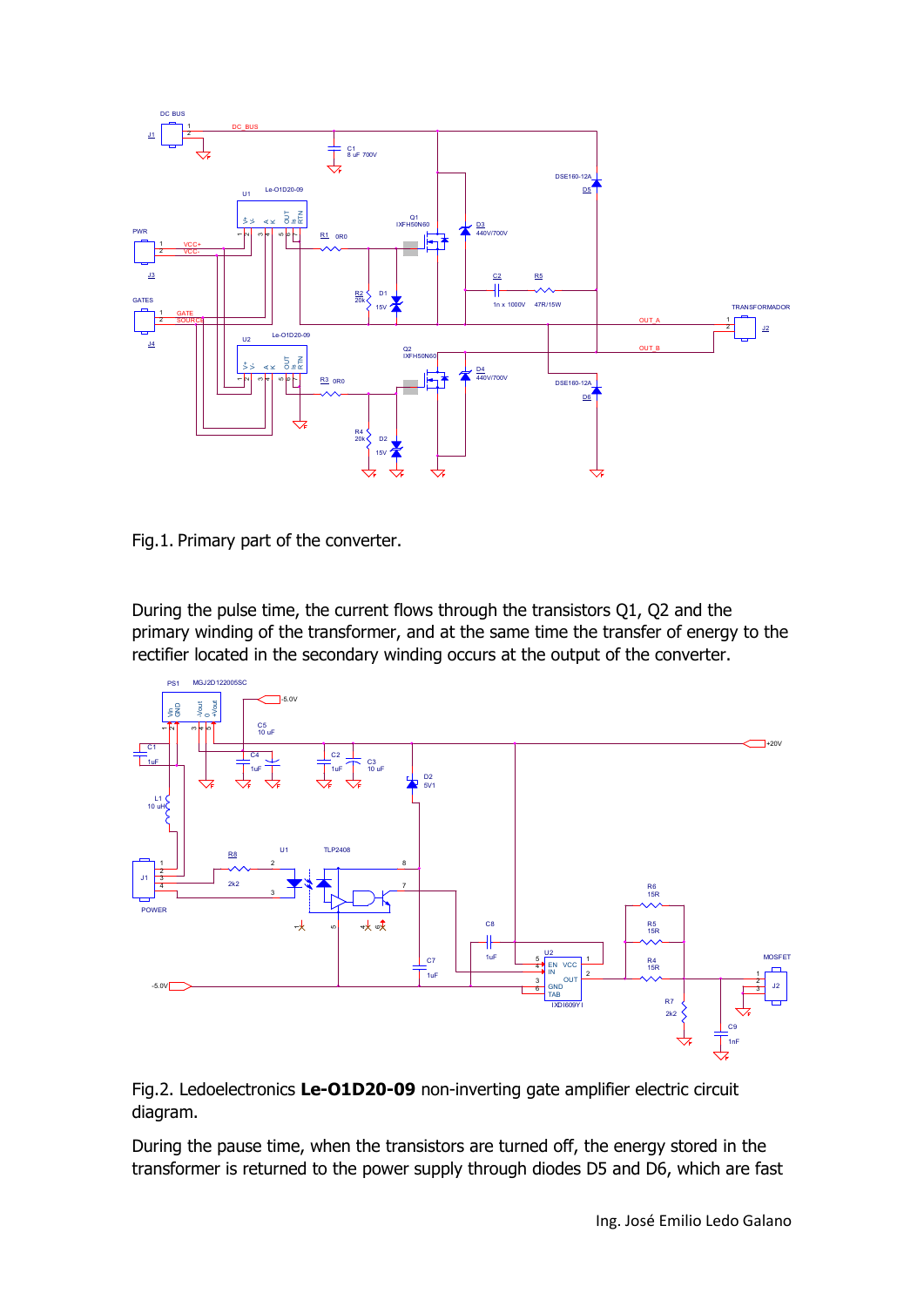recovery. During this time the reset of the transformer core occurs, so no auxiliary winding is required, to avoid saturation of the core.

Diodes D5 and D6 limit the voltage applied to the transistors to the power DC bus value, so they do not require individual Snubbers. However, it is necessary that the power supply be of very low impedance. The capacitor C1, with very low ESR value, performs the Snubber function on the power bus, decreasing the voltage oscillations, and the overvoltages in the MOSFETS.

The diodes TVS D3 and D4, are responsible for limiting the amplitude of the voltage peaks that arise during the process of switching off the transistors, caused by the parasitic inductances of the conductors and components of the circuit.

The TVS diodes D1 and D2 protect the gates of the transistors, limiting the voltage to ± 18V.

Resistors R1 and R3 allow limiting the on and off speed of the transistors, so as not to exceed the maximum value of dV / dt allowed. It must be taken into account, as shown in fig.2, that the gate pulse amplifier module Le-O1D20-09 already includes grid resistors (R4, R5 and R6).

As can be seen in the picture, the power semiconductors Q1, Q2, D5 and D6 are arranged in such a way that they can all be screwed to a heat sink on the underside of the plate.



Figure 3 shows the connection of the high frequency transformer, and the entire circuit corresponding to the rectifier of the secondary part.

During the pulse time (time in which the MOSFETS drive), the energy is transferred from the primary to the secondary of the transformer, and in turn to the output by the high current fast diode D7. In the pause time, D7 is blocked and the energy stored in the shock coil L1 causes the current to continue to flow through the load, now through the diode D8.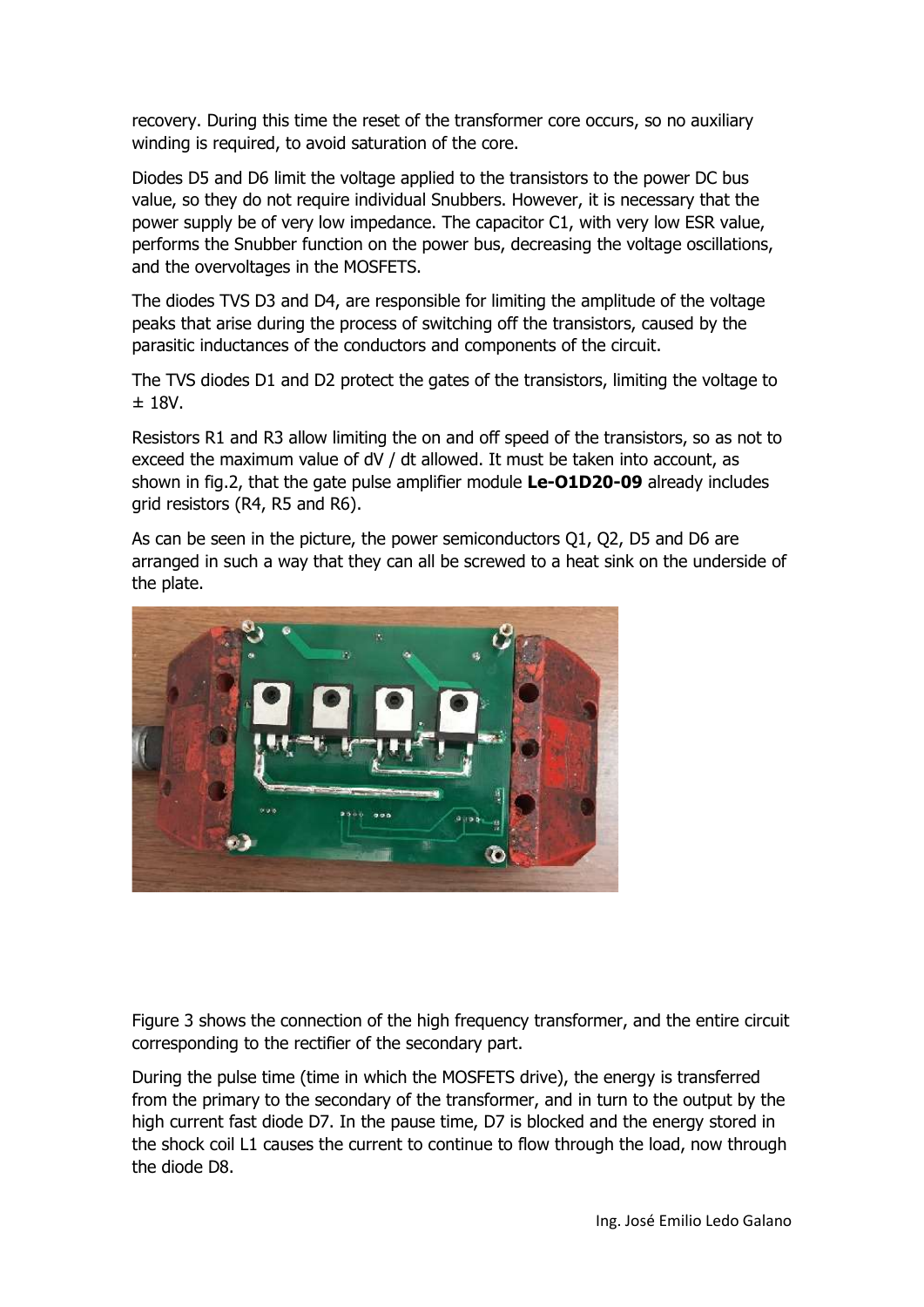The voltage divider formed by R6 and R7 allows to sample the output, to provide information to the control system about the magnitude of the welding voltage in real time.



## Fig.4. Transformer and output rectifier

The power dissipated in each of the diodes D7 and D8 is about 80 W for an output current of 200 A, so it is necessary to ensure efficient heat extraction. If for reasons of portability you do not want to resort to water cooling, then it is necessary to implement forced air cooling with fan or turbine and passive copper or aluminum heatsinks of sufficient size. In any case, it is recommended to measure the temperature and stop the operation of the equipment due to overheating.

Transformer T1 has been manufactured using an Epcos ferrite ring of type B64290L0699 material type N87. This ring has an outer diameter  $D = 63$  mm, an inner diameter  $d = 38$  mm and a height  $h = 25$  mm.

The primary has 12 turns and the secondary one with 3 turns. The primary wire must withstand 25A, and can be wound using two 1.5mm stranded wires, while the secondary wire must withstand 200A at a 60% working rate, the cross section of the secondary wire must be not less than 36  $mm^2$ .

The L1 coil is fundamental for the stability of the arc and the quality of the welding. Its inductance L is calculated according to [1] by the formula:

$$
L \geq \frac{U_2 \gamma_{min}(1-\gamma_{min})}{2.I.f},
$$

Where:

 $L -$  is the inductance of the coil in Hn;

 $U_2$  – Transformer secondary voltage in V;

 $\gamma_{min}$  – Minimum value of the duty cycle of the DC-DC converter. It must not be less than 0.15, to guarantee the work mode in continuous current;

 $I -$  Minimum welding current in A;

 $f -$  Working frequency of the DC-DC converter in Hz;

$$
L \ge \frac{80 * 0.15(1 - 0.15)}{2 * 10 * 60000} = 8.5 \ \mu Hn;
$$

Ing. José Emilio Ledo Galano